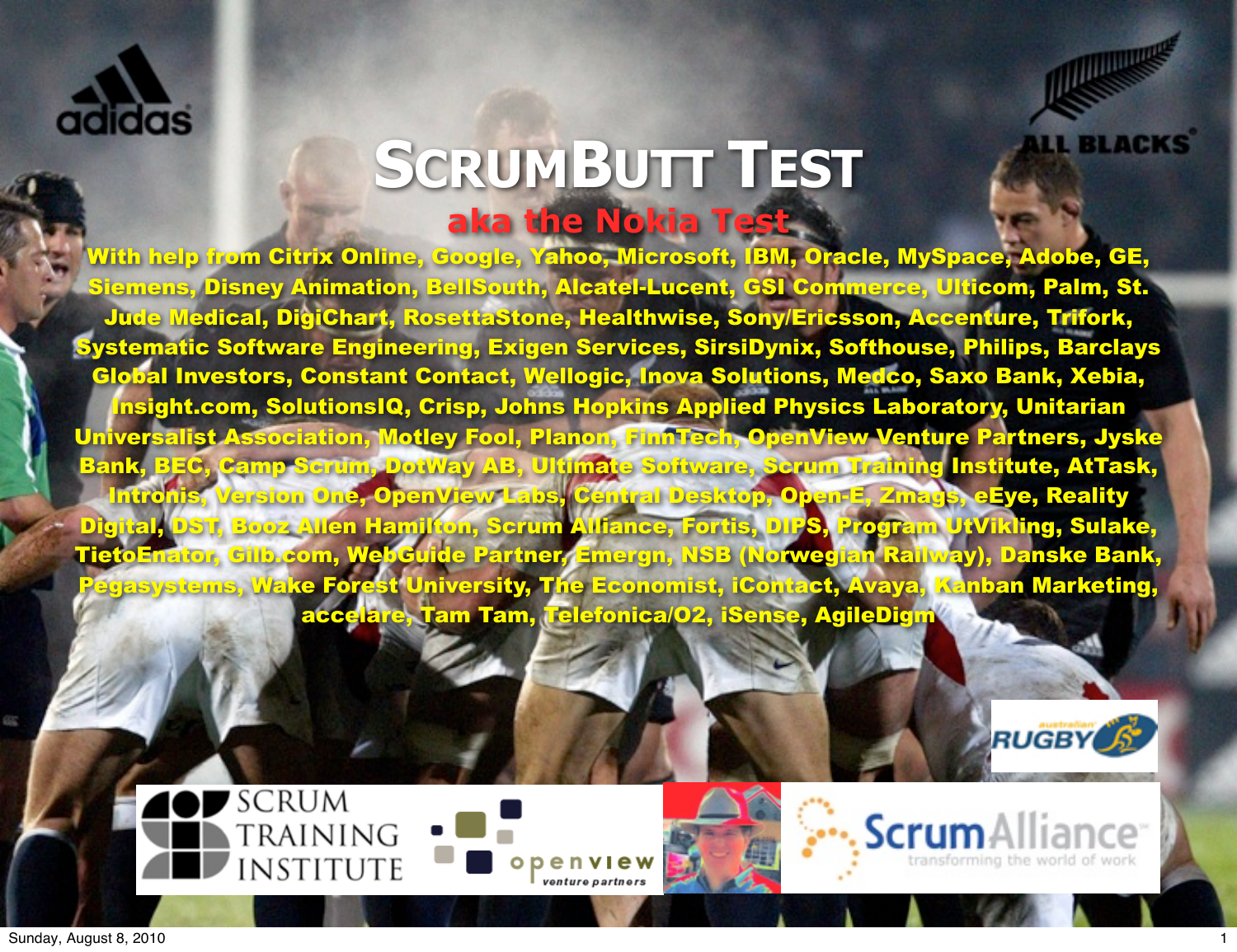#### **Avoiding ScrumButt Nokia Test Origins**

**In 2005, Bas Vodde started training and coaching teams at Nokia Networks in Finland. The first Nokia test focused on Agile practices**

● jeffsutherland.com/basvodde2006\_nokia\_agile.pdf

- **By 2007, Siemens joined Nokia Networks to form Nokia Siemens Networks with over 60,000 employees and 15 billion Euro in revenue. Bas Vodde moved to China to train Nokia Siemens Networks staff on Scrum and updated the Nokia Test to include Scrum practices.**
- **In 2007, Jeff Sutherland tuned the Nokia Test for Scrum Certification and in 2008 developed a scoring system**
	- agileconsortium.blogspot.com/2007/12/nokia-test.html
	- jeffsutherland.com/Agile2008MoneyforNothing.pdf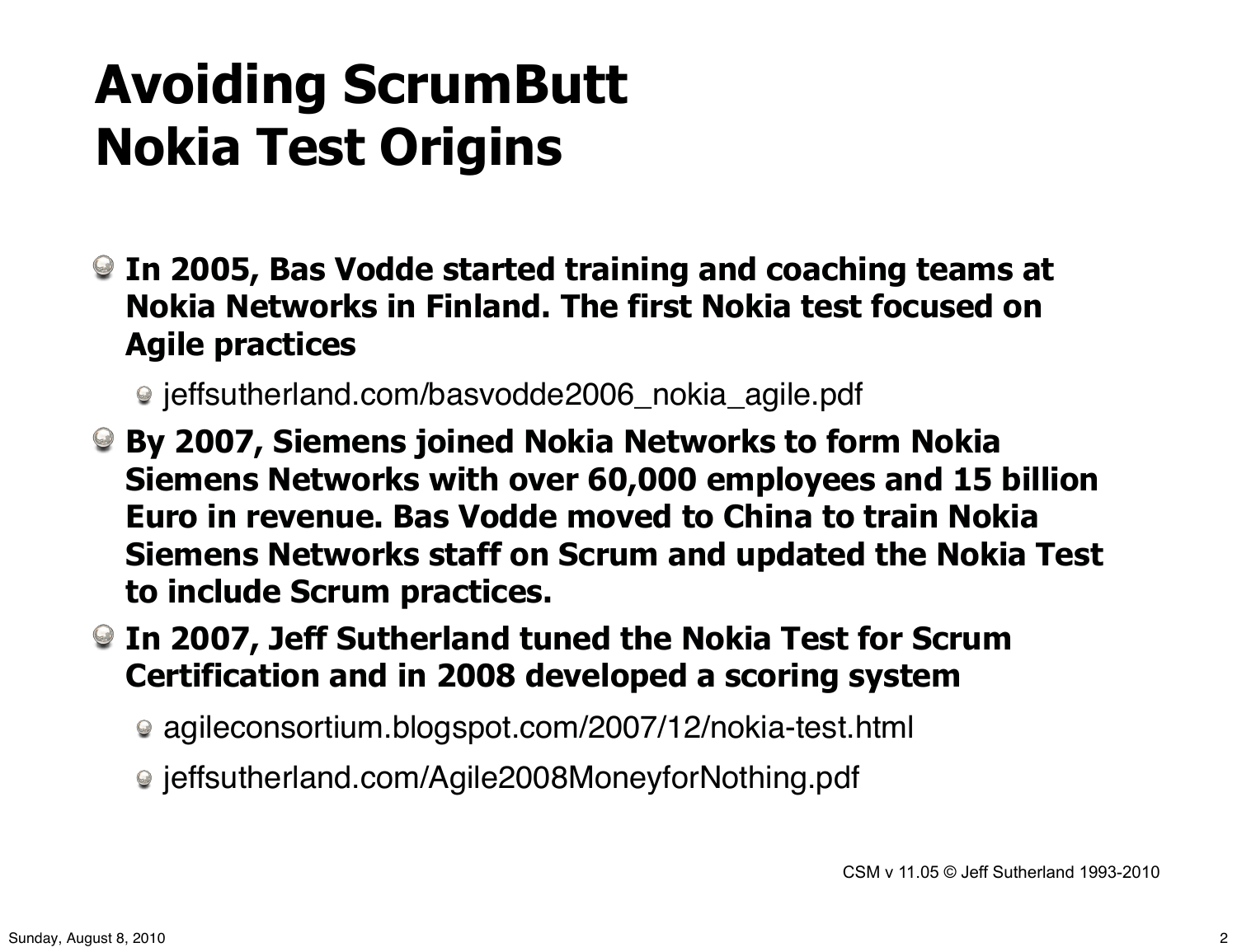## **Nokia Test Questions**

- **Iterations**
- **<sup>●</sup> Testing**
- **Enabling Specifications**
- **Product Owner**
- **Product Backlog**
- **Estimates**
- **Burndown**
- **Disruption**
- **O**Team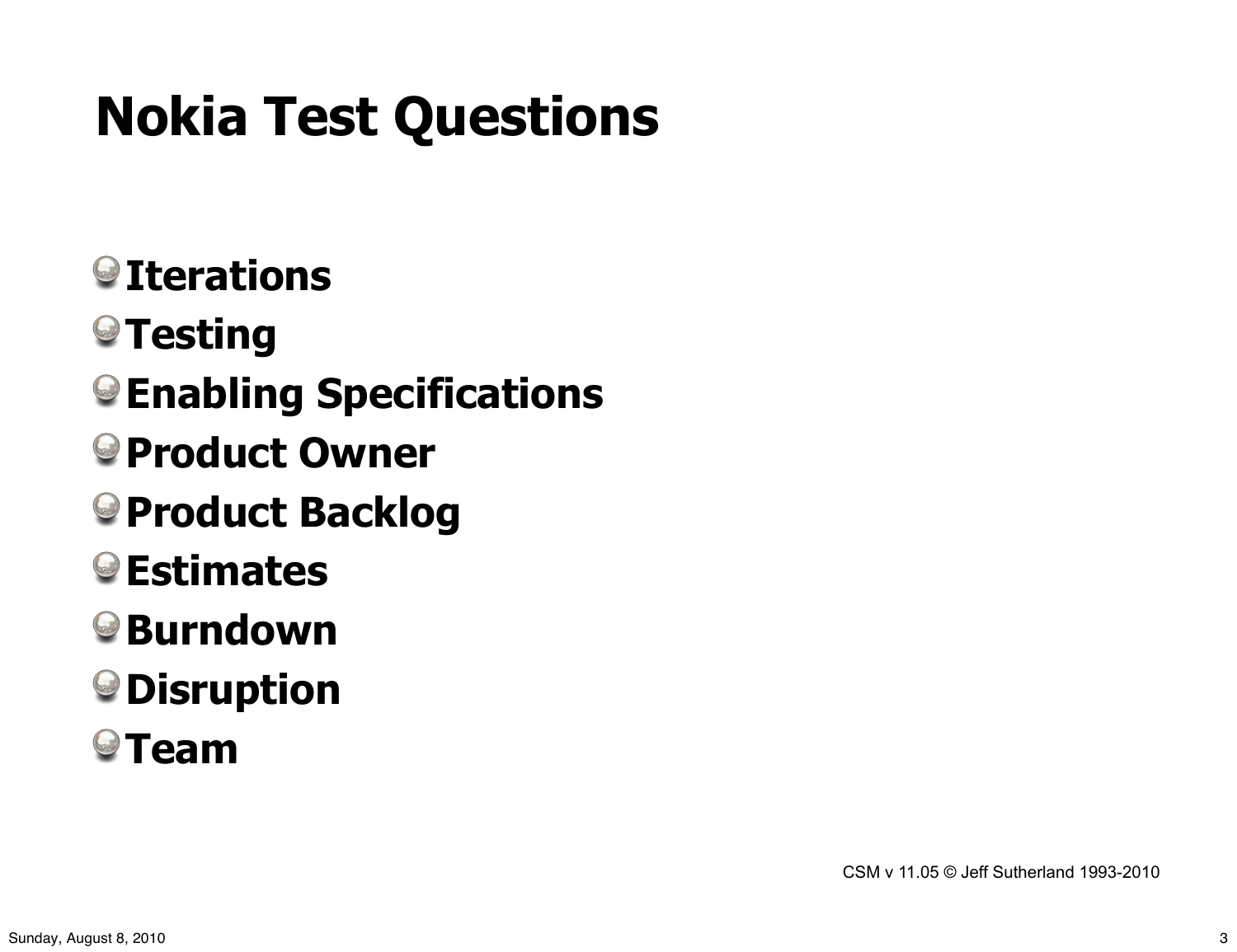## **Question 1 - Iterations**

- **No iterations 0**
- **Iterations > 6 weeks 1**
- **Variable length < 6 weeks 2**
- **Fixed iteration length 6 weeks 3**
- **Fixed iteration length 5 weeks 4**
- **Fixed iteration 4 weeks or less 10**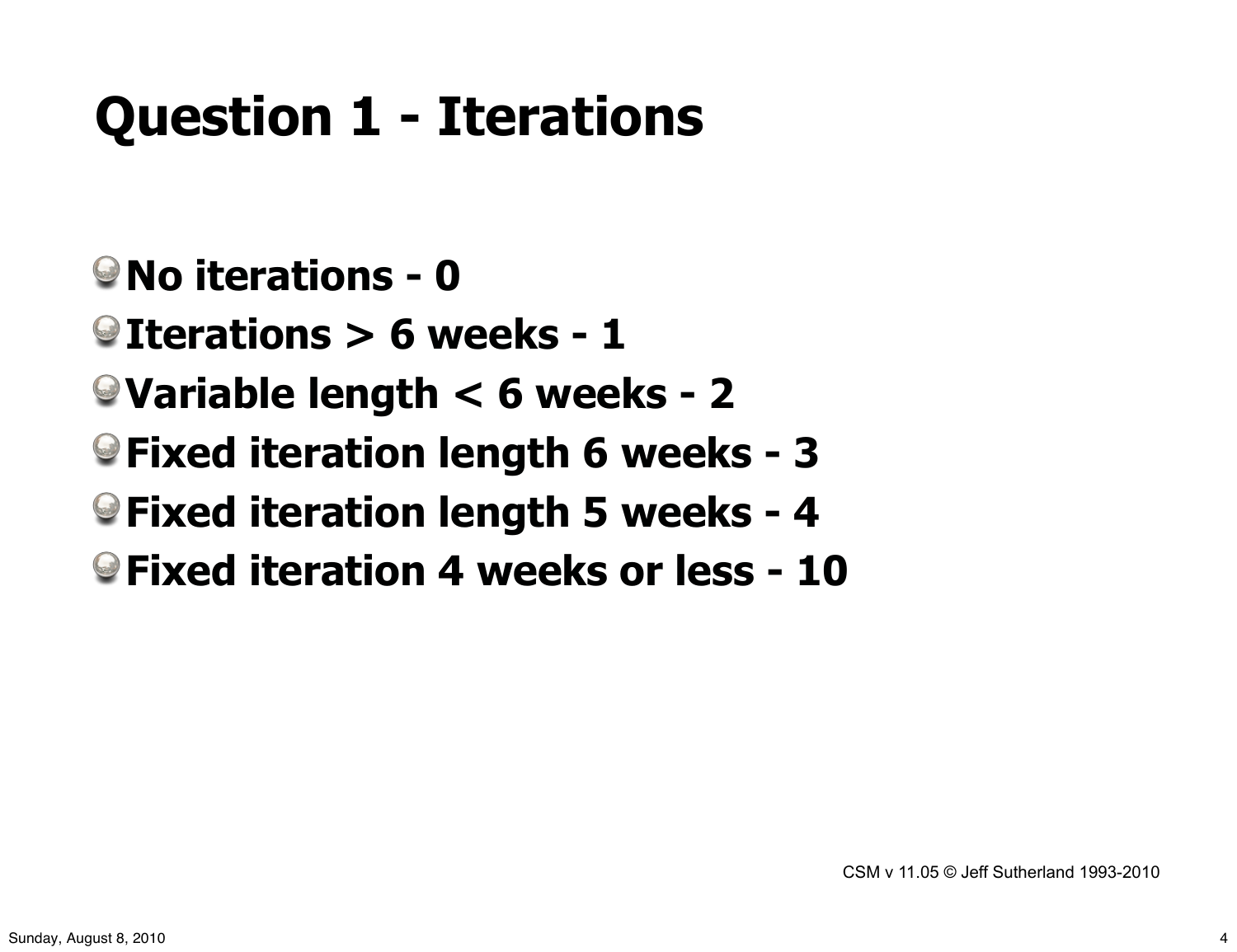# **Question 2 - Testing**

- **No dedicated testers on team 0**
- **Unit tested 1**
- **Features tested 5**
- **Features tested as soon as completed 7**
- **Software passes acceptance testing 8**
- **Software is deployed 10**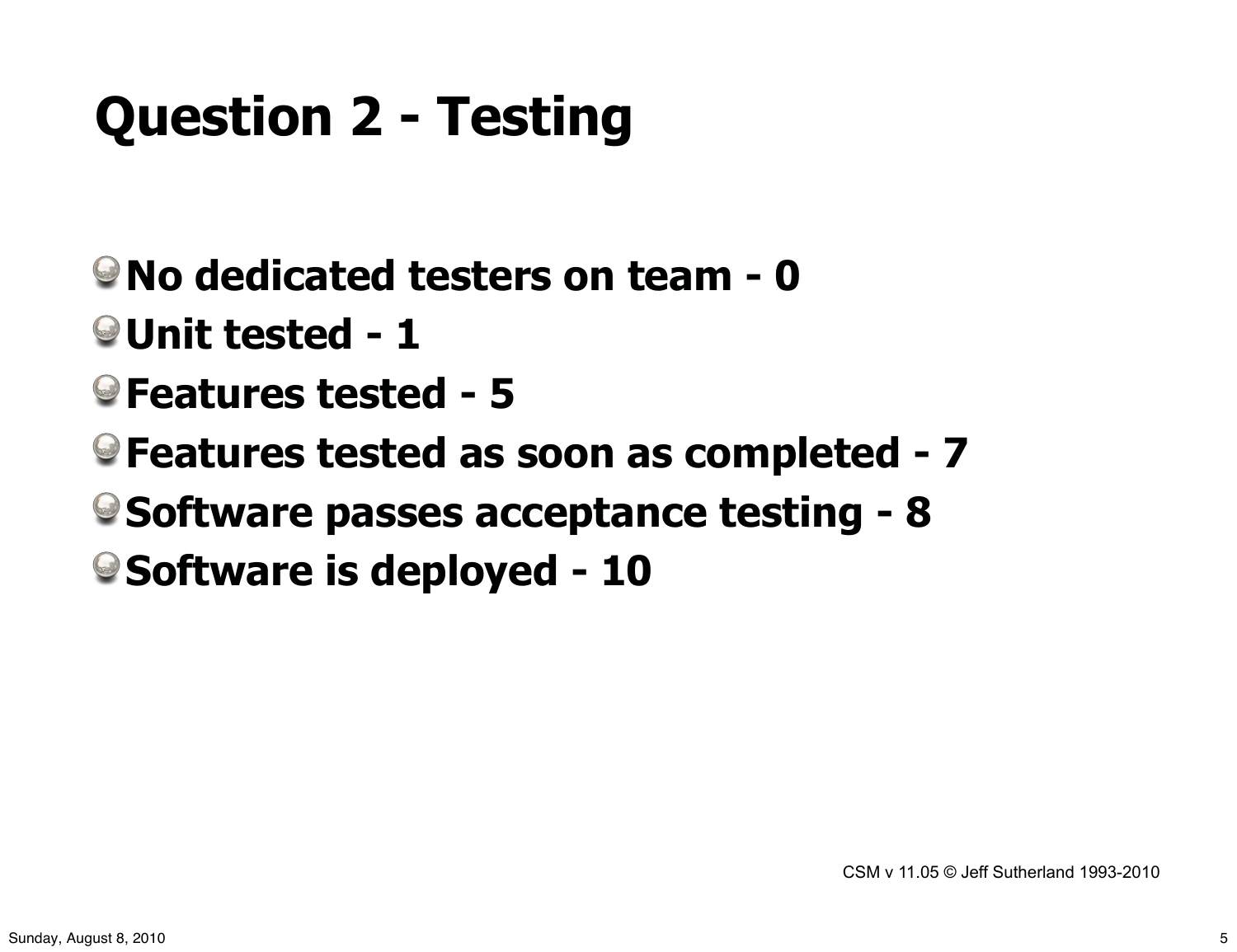# **Question 3 - Enabling Specifications**

- **No requirements 0**
- **Big requirements documents 1**
- **Poor user stories 4**
- **Good requirements 5**
- **Good user stories 7**
- **Just enough, just in time specifications 8**
- **Good user stories tied to specifications as needed - 10**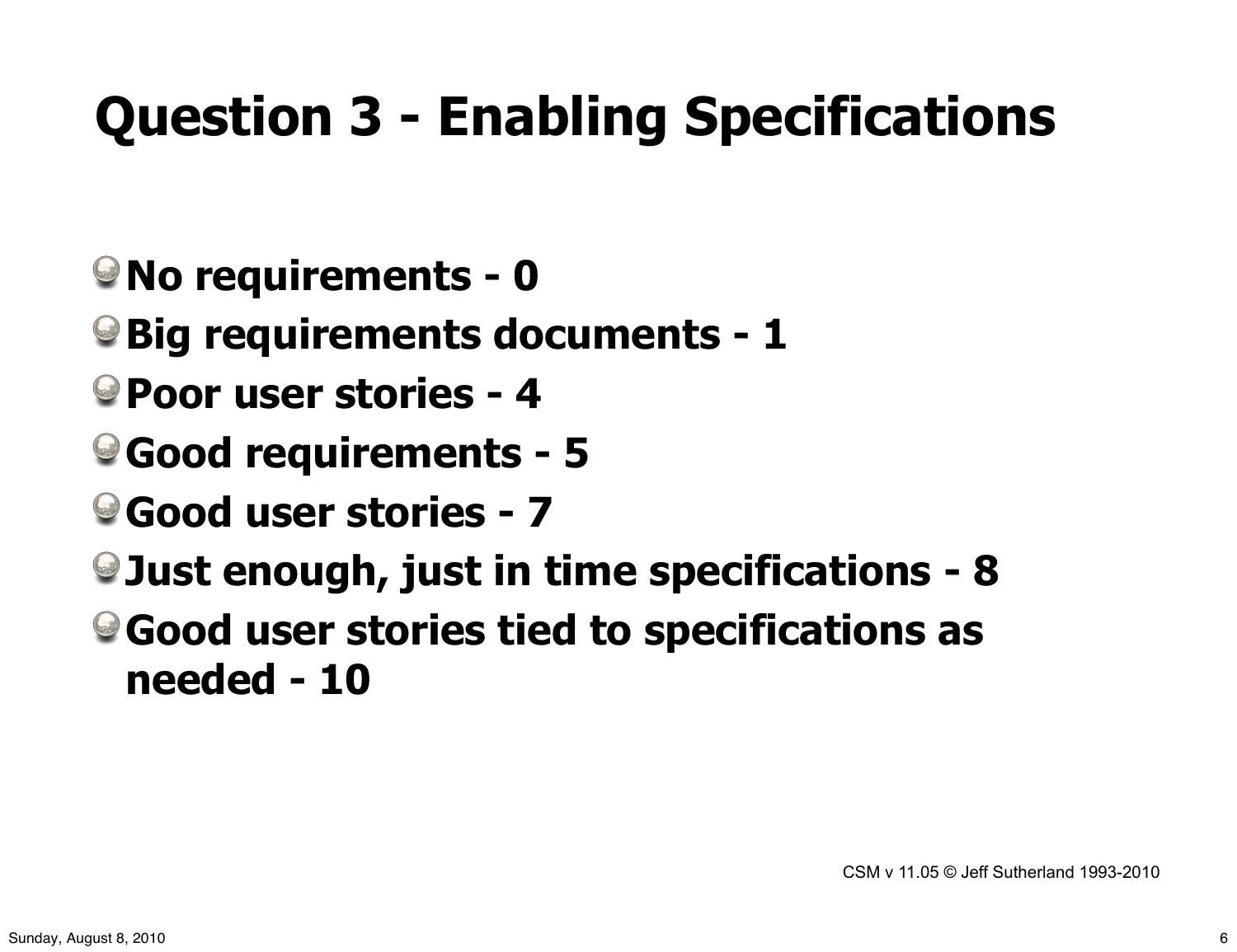## **Question 4 - Product Owner**

- **No Product Owner 0**
- **Product Owner who doesn't understand Scrum 1**
- **Product Owner who disrupts team 2**
- **Product Owner not involved with team 2**
- **Product Owner has a clear product backlog estimated by team before Sprint Planning meeting (READY) - 5**
- **Product owner with release roadmap with dates based on team velocity - 8**
- **Product owner who motivates team 10**

CSM v 11.05 © Jeff Sutherland 1993-2010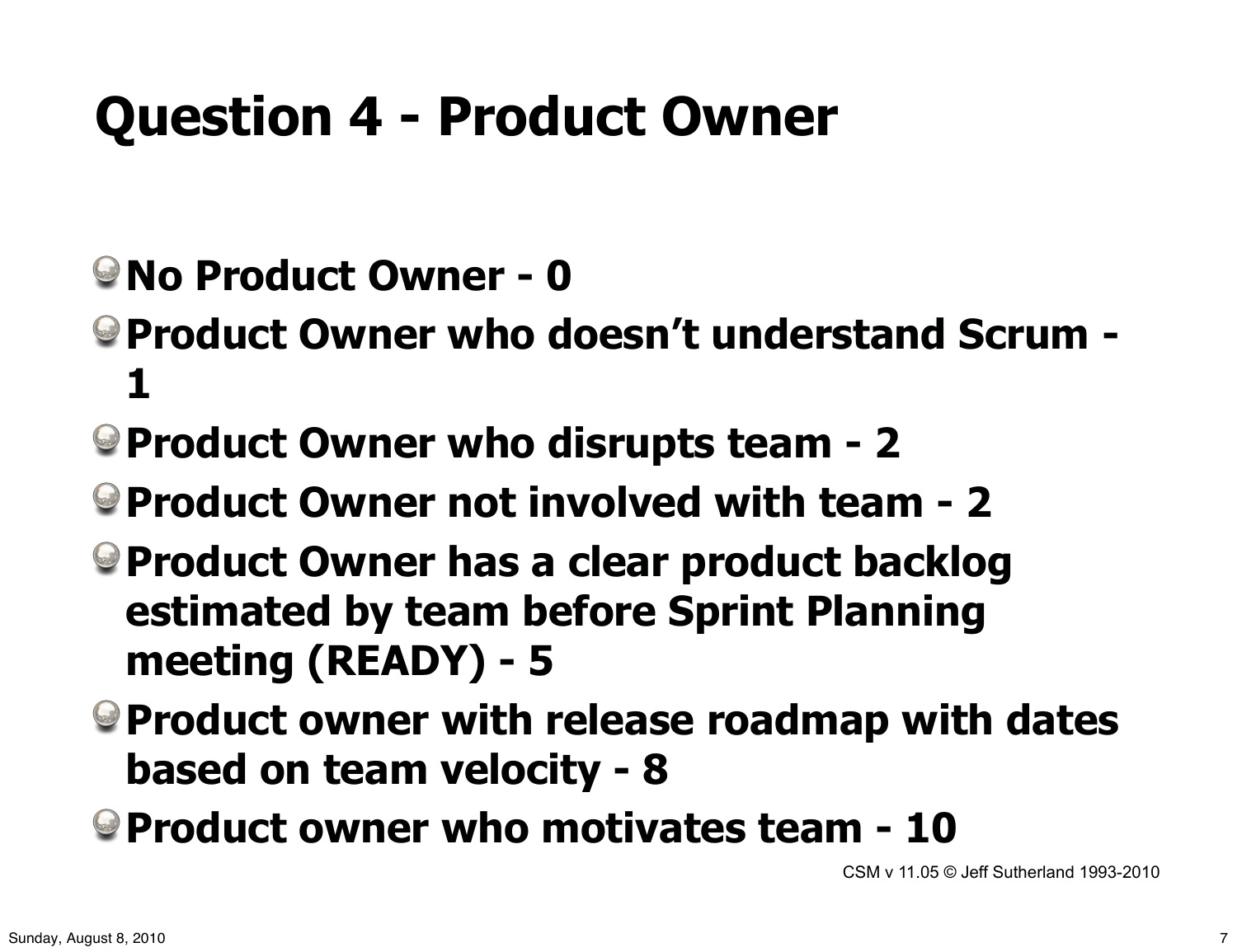## **Question 5 - Product Backlog**

- **No Product Backlog 0**
- **Multiple Product Backlogs 1**
- **Single Product Backlog 3**
- **Product Backlog has good user stories that satisfy the INVEST criteria - 5**
- **Two sprints of Product Backlog are in a READY state - 7**
- **Product Roadmap is available and updated regularly based on team estimates of Product Backlog - 10**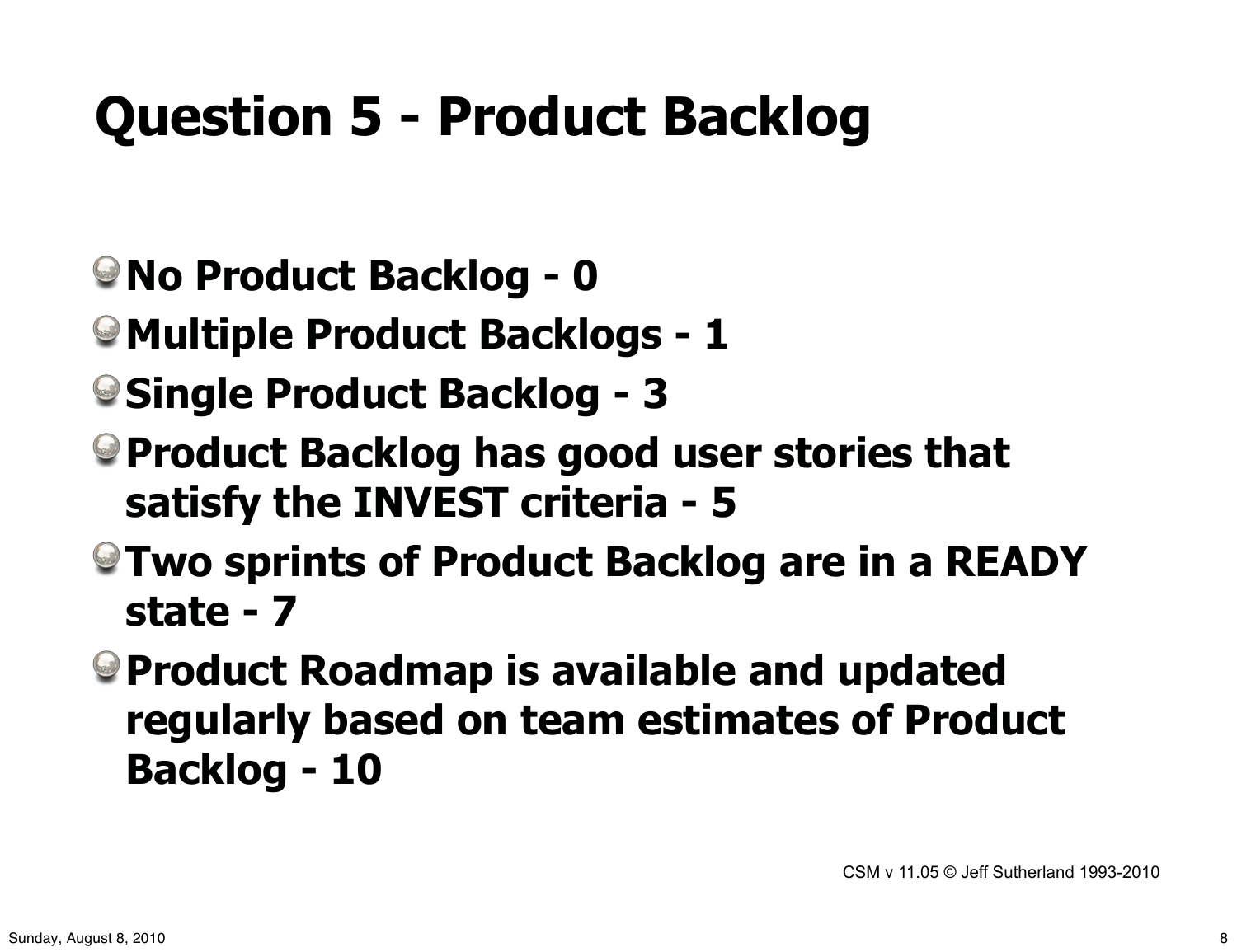## **Question 6 - Estimates**

- **Product Backlog not estimated 0**
- **Estimates not produced by team 1**
- **Estimates not produced by planning poker 5**
- **Estimates produced by planning poker by team 8**
- **Estimate error < 10% 10**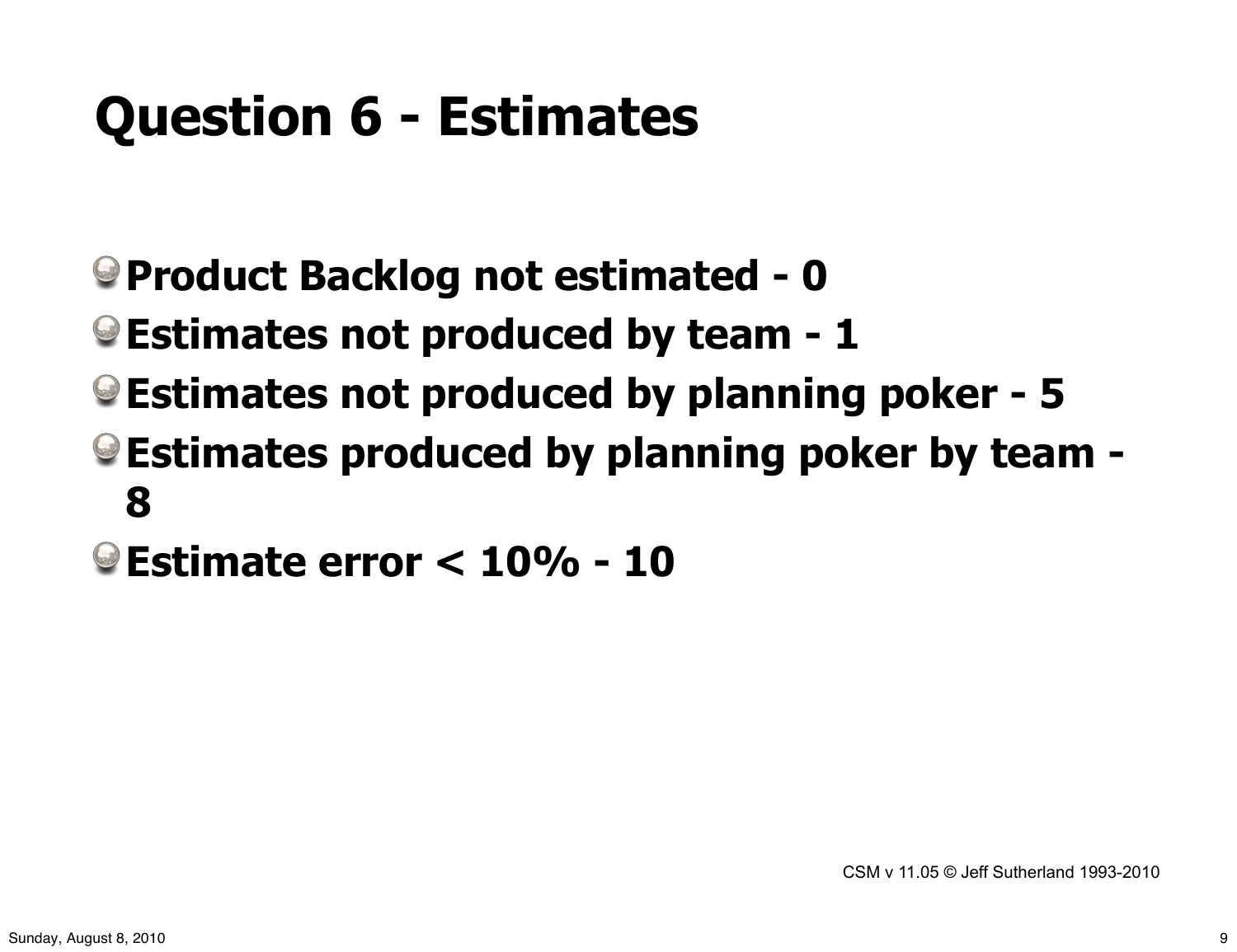# **Question 7 - Sprint Burndown Chart**

- **No burndown chart 0**
- **Burndown chart not updated by team 1**
- **Burndown chart in hours/days not accounting for work in progress (partial tasks burn down) - 2**
- **Burndown chart only burns down when task in done (TrackDone pattern) - 4**
- **Burndown only burns down when story is done 5**
- **Add 3 points if team knows velocity**
- **Add two point if Product Owner release plan**

CSM v 11.05 © Jeff Sutherland 1993-2010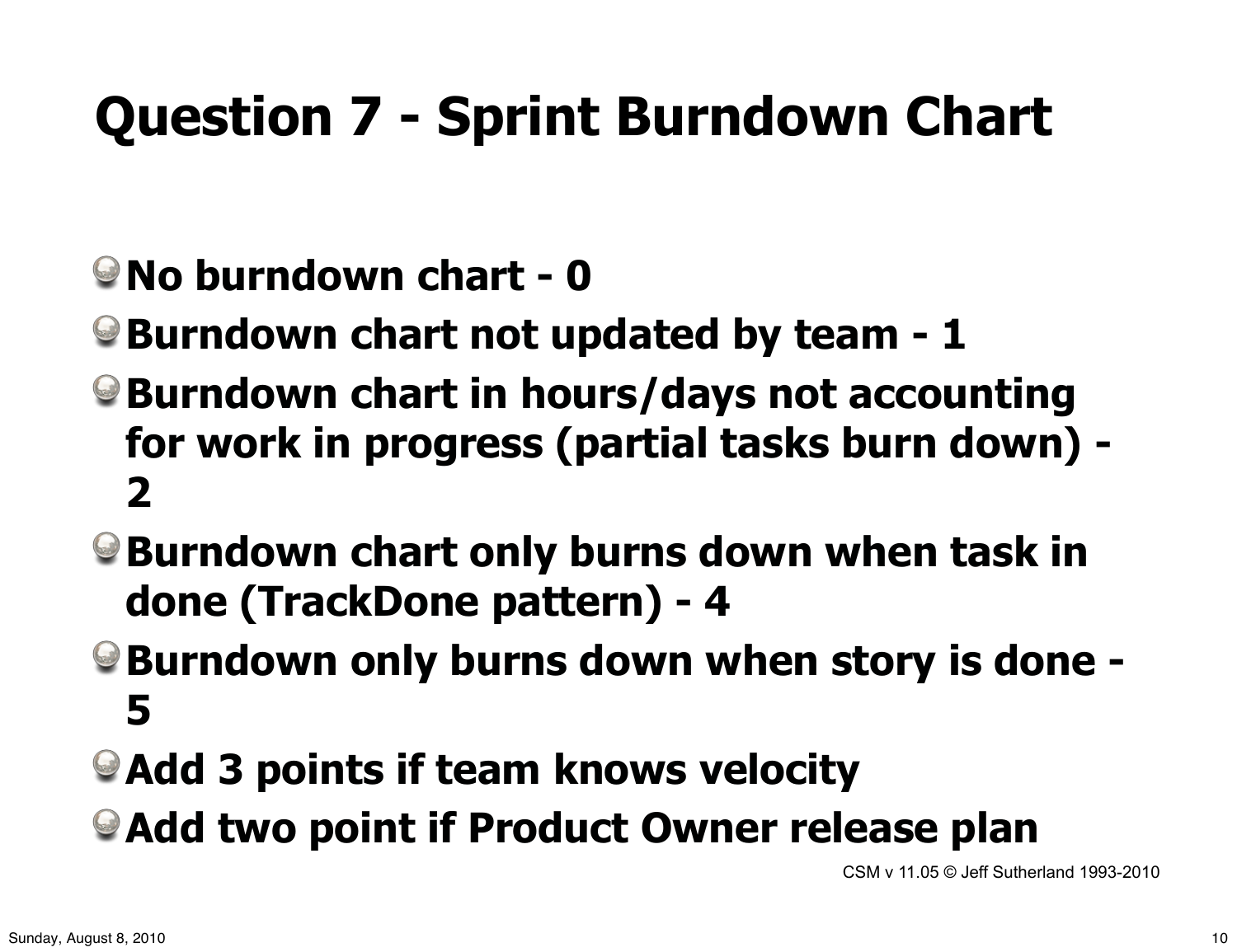## **Track Done - Scrum pattern by Jim Coplien**

It is easy to interpret the burn-down chart as a good portrayal of estimated remaining time, and to use that portrayal to develop confidence in meeting the Sprint's actual business goals of done functionality.

Usually, team members update the burn-down chart daily to reflect adjustments to the amount of remaining work. Such updates reflect a desire to have as good knowledge as is possible about the effort remaining. These estimates are made in mid-stream and reflect increases that arise from emergent requirements. However, given that one emergent requirement has been discovered in a task doesn't imply that no others remain. While the confidence in an estimate usually improves with each revision and with continued work on the task, unusually wicked problems seem never to converge.

On the other hand the Product Owner is not centrally interested in partially completed work, only in items that are done and potentially shippable. Since the goal of Scrum is to achieve the Sprint target agreed with the Product Owner, and to reduce risk, the focus should be on done. Emergent requirements increase risk, and the Product Owner is certainly interested if estimates expand. Because there may always be emergent requirements, any estimate of remaining time based on work mid-stream in a task has a higher degree of uncertainty than the relatively risk-free estimate of zero remaining time for done items.

In theory, it is possible for the remaining time on a burn-down chart to be quite near zero, yet to have few (or perhaps zero!) tasks in the done state.

Therefore:

Update the Product Backlog in only two cases: reducing the amount of remaining known work if the task is done; and increasing the amount of known work if the task grows in size due to emergent requirements or other insights gained during the Sprint. Do not reduce the amount of remaining work that arises from progress on partially completed tasks.

\* \* \*

The team and Product Owner have a better picture of the state of the Sprint with respect to the Sprint's business goals of delivering done functionality. The team can revise estimations in the middle of a Sprint with more confidence because they are not dependent on the unknown remaining time for partially completed tasks. Yet, the risks incurred by the "surprises" of emergent requirements are embraced and made visible.

It is impossible, using this approach, to come near the end of a Sprint with a burn-down chart that projects success even if the Sprint only ends with 90% of the tasks 90% done.

\* \* \*

There is a chance that a completed task can become "un-completed" by emerging requirements in some other task during the sprint. For such cases, see the pattern Domino Effect.

This pattern was suggested by Jeff Sutherland, co-founder of Scrum, and he reports that it is widely used by his clients.

CSM v 11.05 © Jeff Sutherland 1993-2010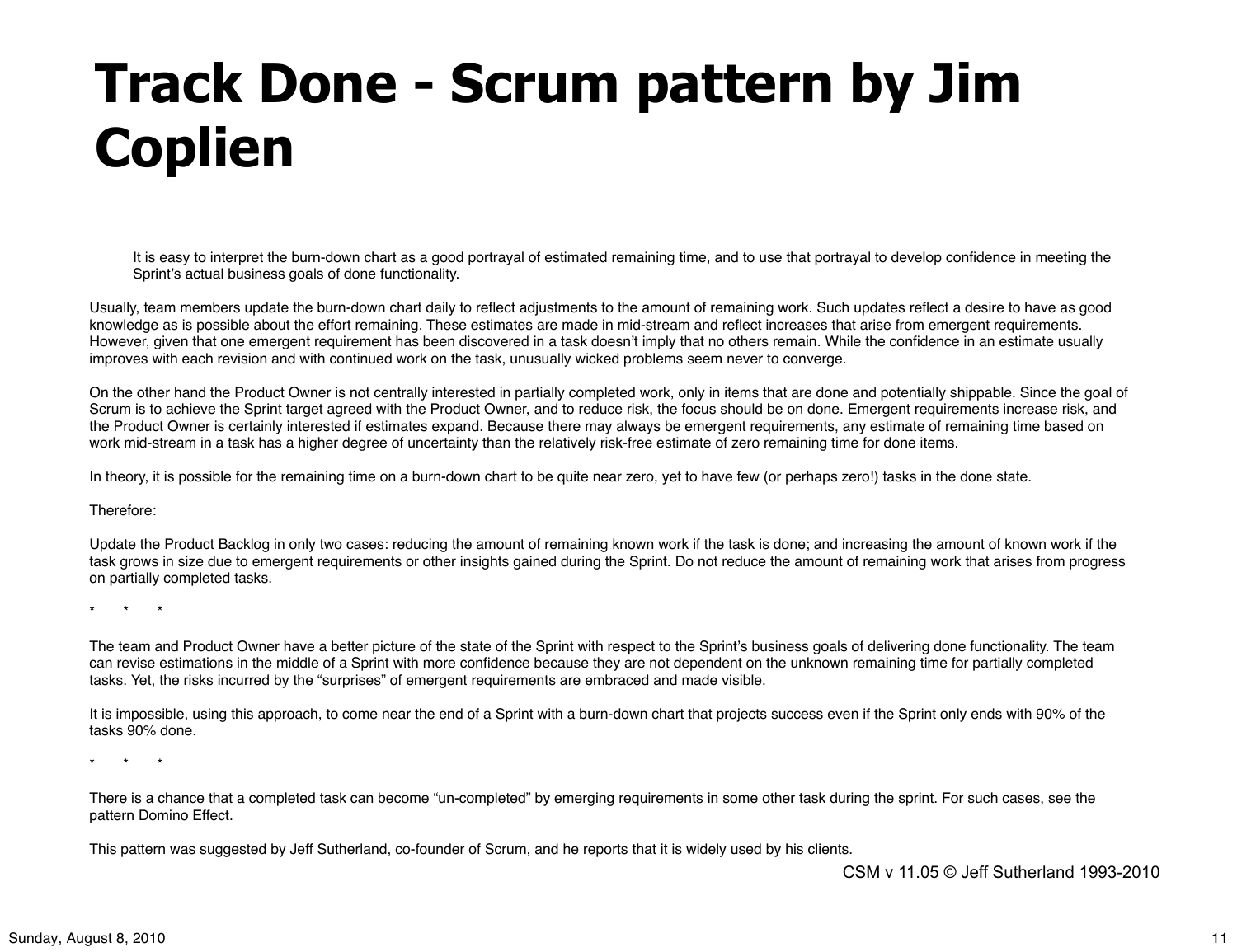## **Question 8 - Team Disruption**

- **Manager or Project Leader disrupts team 0**
- **Product Owner disrupts team 1**
- **Managers, Project Leaders or Team leaders telling people what to do - 3**
- **Have Project Leader and Scrum roles 5**
- **No one disrupting team, only Scrum roles 10**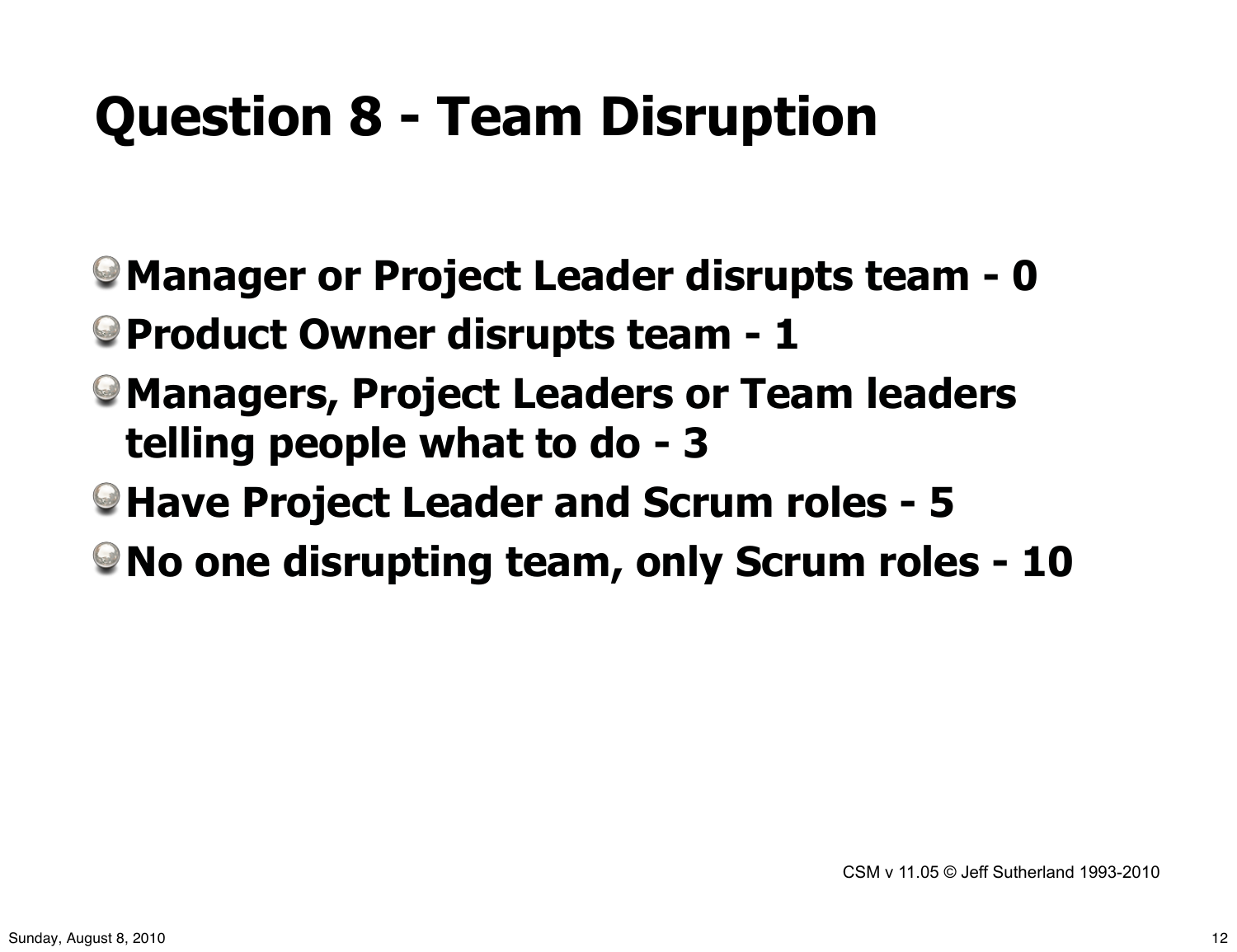#### **Question 9 - Team**

- **Tasks assigned to individuals during Sprint Planning 0**
- **Team members do not have any overlap in their area of expertise – 0**
- **No emergent leadership one or more team members designated as a directive authority -1**
- **Team does not have the necessary competency 2**
- **Team commits collectively to Sprint goal and backlog 7**
- **Team members collectively fight impediments during the sprint - 9**
- **Team is in hyperproductive state 10**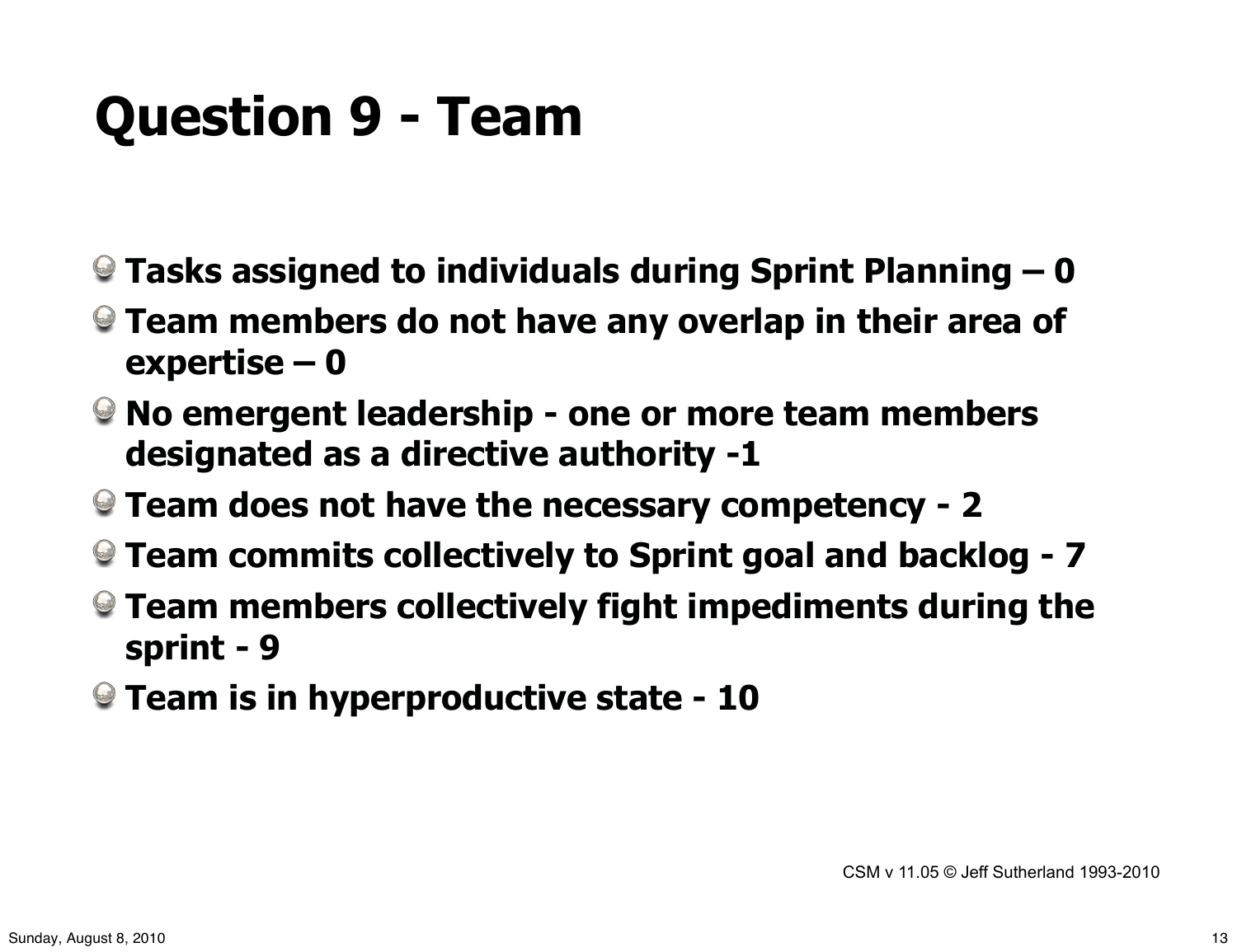#### **Return on Investment of CSM Course**

- **Typical Scrum Certification course average on ScrumButt test is 4 out of 10.**
- **At end of course, on average, participants think they can get their teams to score 6 out of 10.**
- **They estimate that velocity will increase 20-50% will this higher score.**
- **If the average team costs 100K Euro a month, then a 20% higher velocity will save about 20K Euro/month on development.**
- **20K/1500 cost of course = 1333% ROI the first month (and it keeps on paying back every month)**